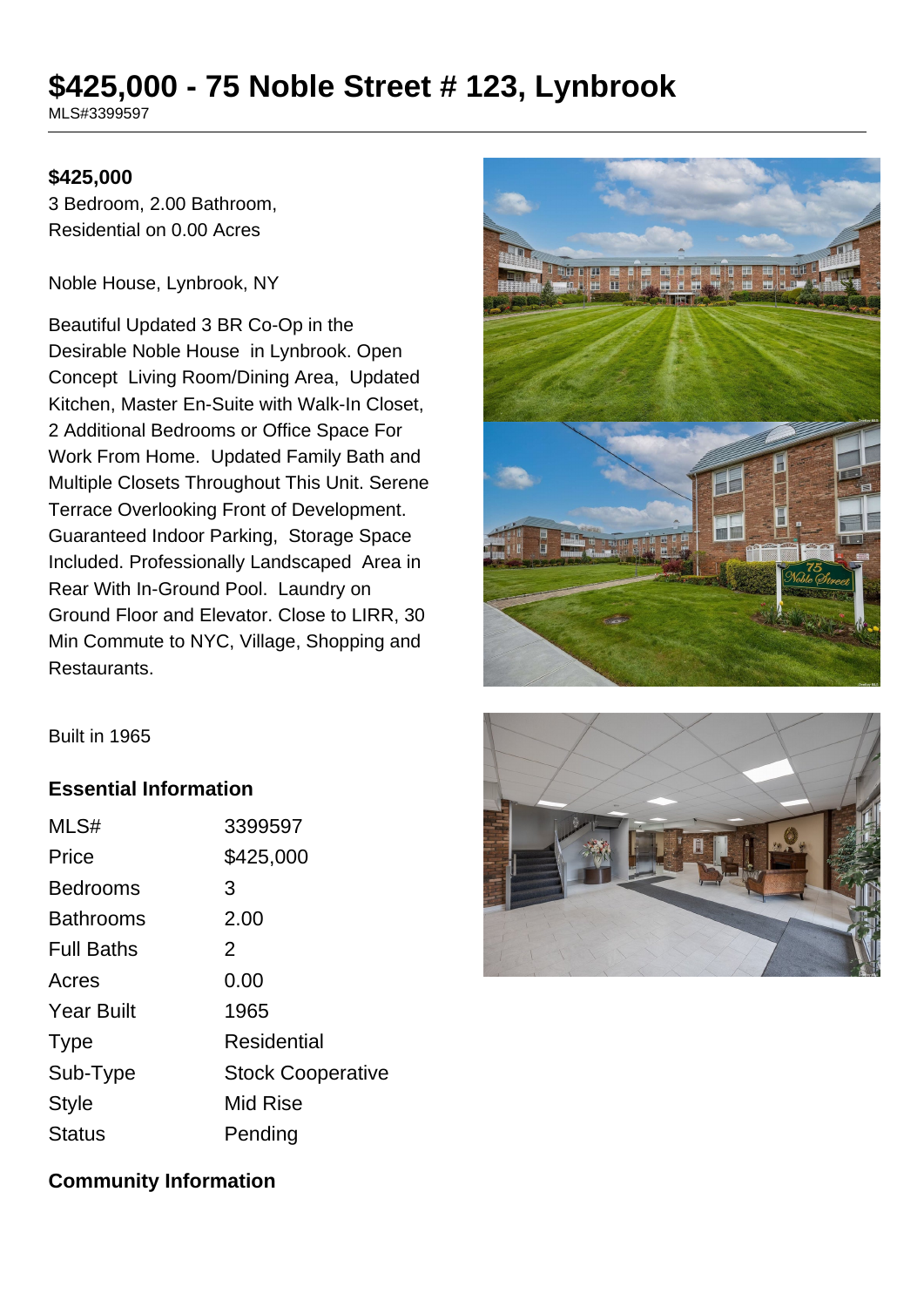| <b>Address</b> | 75 S Noble Street #123 |
|----------------|------------------------|
| Subdivision    | <b>Noble House</b>     |
| City           | Lynbrook               |
| County         | Nassau                 |
| <b>State</b>   | NΥ                     |
| Zip Code       | 11563                  |

## **Amenities**

| <b>Features</b>       | <b>Near Public Transit</b> |
|-----------------------|----------------------------|
| <b>Parking Spaces</b> | 1                          |
| Parking               | Assigned, Garage           |
| # of Garages          | 1                          |
| Garages               | Assigned, Garage           |
| Has Pool              | Yes                        |
| Pool                  | Inground Pool              |

## **Interior**

| Interior                 | Hardwood                                                                                                |
|--------------------------|---------------------------------------------------------------------------------------------------------|
| <b>Interior Features</b> | Master Downstairs, Elevator, Entrance Foyer, L-Shaped Dining Room,<br>Living Room / Dining Room, Pantry |
| Heating                  | Natural Gas, Baseboard                                                                                  |
| Cooling                  | Wall Unit(s)                                                                                            |
| # of Stories             | 3                                                                                                       |
| <b>Basement</b>          | <b>None</b>                                                                                             |

### **Exterior**

| <b>Exterior</b> | <b>ICFs (Insulated Concrete Forms), Brick</b> |
|-----------------|-----------------------------------------------|
| Lot Description | <b>Near Public Transit</b>                    |
| Construction    | <b>ICFs (Insulated Concrete Forms), Brick</b> |

# **School Information**

| <b>District</b> | Lynbrook                            |
|-----------------|-------------------------------------|
| <b>Middle</b>   | <b>Lynbrook North Middle School</b> |
| High            | Lynbrook Senior High School         |

# **Additional Information**

| Date Listed     | May 14th, 2022 |
|-----------------|----------------|
| Days on Market  | 26             |
| <b>HOA Fees</b> | \$0            |